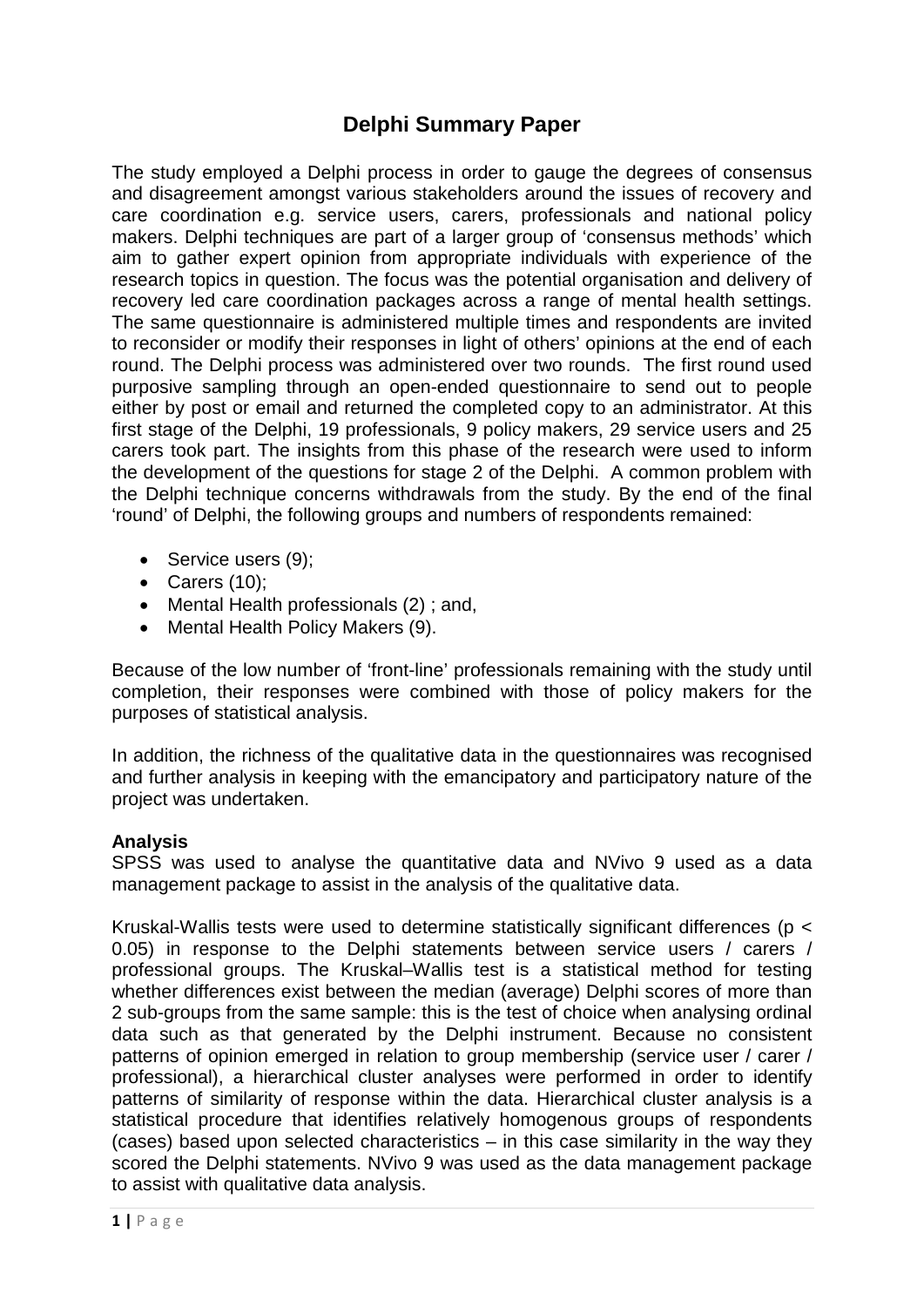# **[1] Care Coordination**

There were statistically significant differences of opinions expressed by various groups in 14 out of 40 statements. Once again, in some instances, service users and carers disagreed with professionals e.g. Statement: 'Promoting recovery and working with service users towards mutually agreed goals is central to care coordination. (Service users and carers 'strongly agreed' whilst professionals' collectively expressed much less agreement with this statement).

Similarly, in other instances, service users and professionals disagreed with carers e.g. statement: 'Service users should be active partners in their own mental health care during care coordination' (Service users and professionals 'strongly agreed' with this statement, whilst carers expressed only 'mild agreement').

In other instances, professionals and carers disagreed with service users e.g. statement: 'Care coordination can be more recovery focussed if service users have the opportunity to choose their care coordinators' (carers and professional groups both 'disagreed' with this statement whilst service users tended to 'strongly agree').

| <b>DELPHI STATEMENTS RELATING TO CARE</b><br><b>COORDINATION *</b>                                             | <b>SERVICE USERS</b>    | <b>CARERS</b>    | <b>PROFESSIONALS</b>               |
|----------------------------------------------------------------------------------------------------------------|-------------------------|------------------|------------------------------------|
| Service users should be active participants in<br>care coordination                                            | Strong agreement        | Weak agreement   | Strong agreement                   |
| Promoting recovery / mutually agreed goals<br>is central to care coordination                                  | Strong agreement        | Strong agreement | <b>Weak agreement</b>              |
| Promoting recovery / mutually agreed goals<br>is central to care coordination                                  | Strong agreement        | Strong agreement | <b>Weak agreement</b>              |
| Assessments<br>Repeating<br>is a<br>negative<br>experience for everybody                                       | <b>Strong agreement</b> | Weak agreement   | Weak agreement                     |
| Carers / families voices are not heard in the<br>process of care coordination                                  | Weak agreement          | Weak agreement   | <b>Disagreement</b>                |
| Lack of time care coordinators are able to<br>spend in face to face contact inhibits good<br>care coordination | Strong agreement        | Strong agreement | <b>Disagreement</b>                |
| Lack of continuity among staff inhibits good<br>care coordination                                              | Strong agreement        | Strong agreement | Neither Agree /<br><b>Disagree</b> |

The following differences were found to be statistically significant: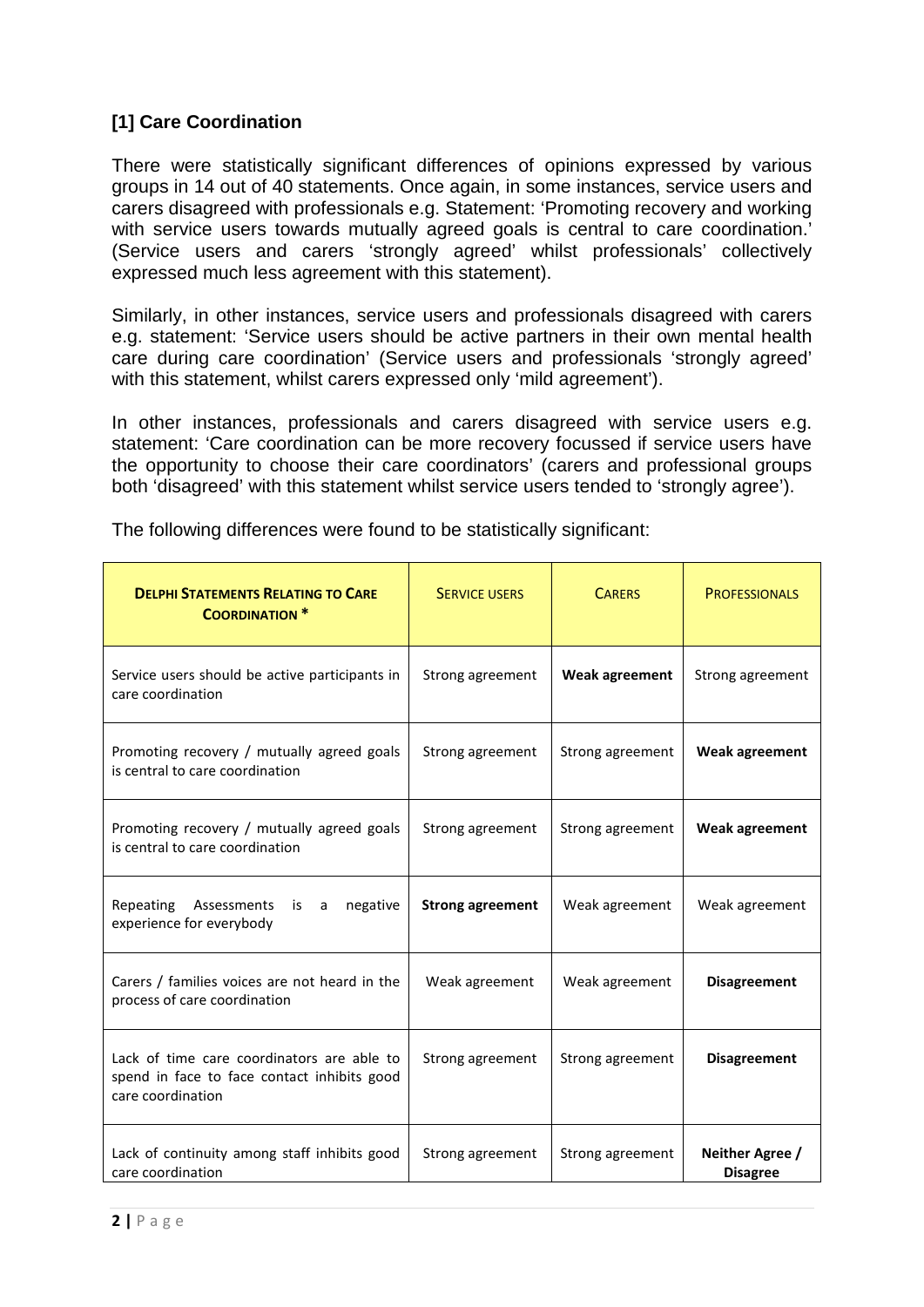| Care coordination can be more recovery<br>focussed if the goals are defined by the<br>service user | <b>Strong agreement</b>      | Moderate<br>agreement | Moderate<br>agreement |
|----------------------------------------------------------------------------------------------------|------------------------------|-----------------------|-----------------------|
| All meetings with service users should be<br>held in less formal settings                          | Moderate<br>agreement        | Moderate<br>agreement | <b>Disagreement</b>   |
| Service users should have the opportunity to<br>choose their care coordinators                     | <b>Moderate</b><br>agreement | Disagreement          | Disagreement          |

\*Differences between groups highlighted in **bold.**

General thematic qualitative findings relating to the issue of care coordination included:

- All groups acknowledge the assessment, planning and monitoring components of care coordination.
- For service users and some carers care coordination has or should have a strong link with recovery, policy makers and staff generally do not make this clear link.
- Service users make the strong link with the need for the process to be about them and be at the heart of the process rather than be on the receiving end of the delivery of the process.
- The importance of the relationship between service user/ carer and care coordinator is emphasised, though not clearly articulated by all staff. The nature of this relationship is recognised as impacting upon the effective delivery of care coordination.
- All groups make reference to the bureaucratic processes of care coordination and there is some cynicism that care coordination is primarily about ticking boxes rather than the effective delivery of appropriate care and support.
- There is a difference in how people talk about care coordination service users and carers clearly draw upon their experience and discuss their understanding from a 'real life' perspective. Staff have a tendency to provide a utopian answer about what the text book says that care coordination should be, we are unsure from the staff perspective about 'what is'. Both policy makers and staff generally provide a dispassionate perspective of care coordination.

Because no consistent patterns of opinion emerged in relation to group membership (service user / carer / professional), a cluster analysis was performed in order to identify patterns of similarity of response within the data (whilst ignoring whether responses were made by service users, carers or professionals). Three distinctive clusters were identified: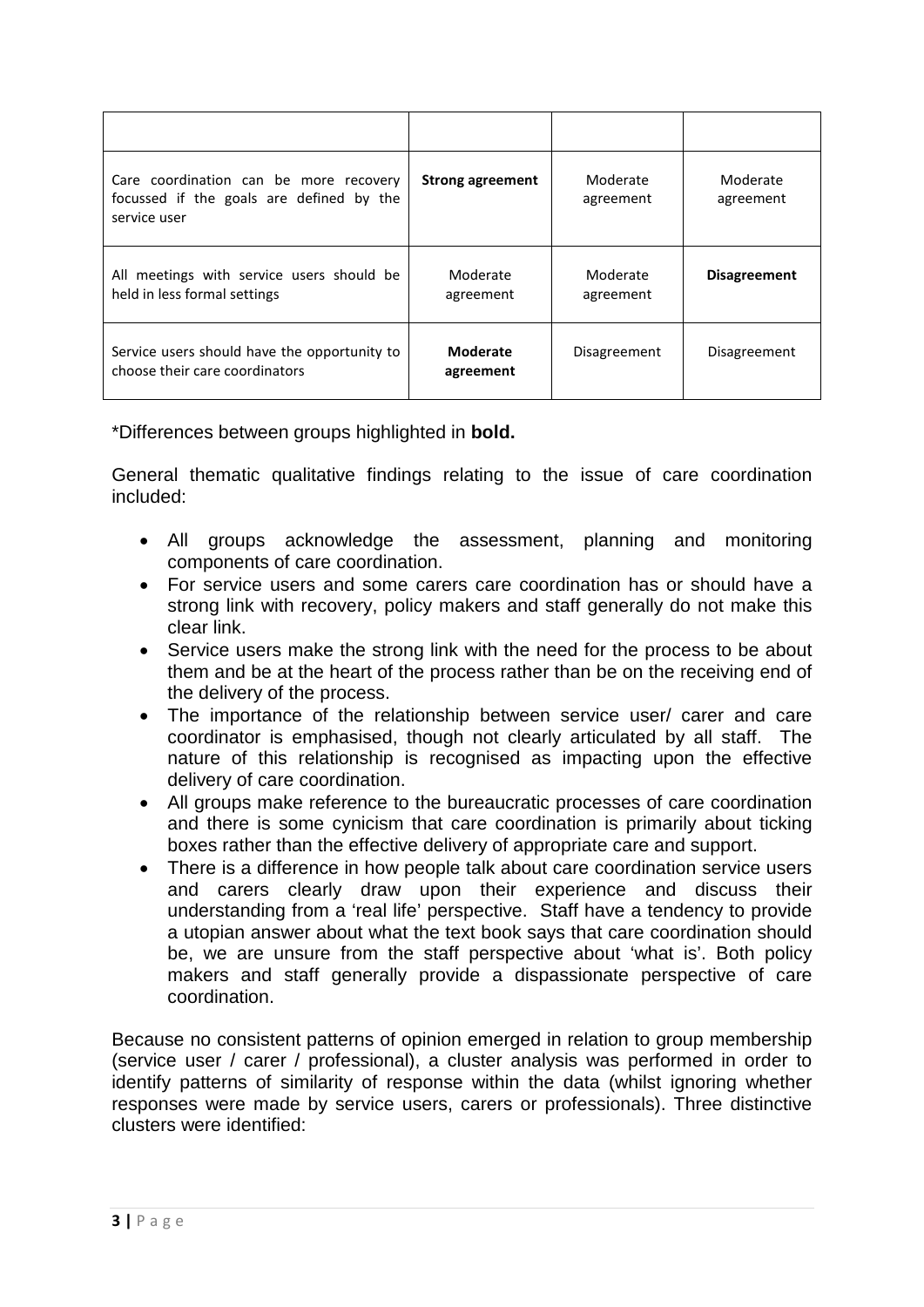|                                                                                                                                                        | <b>CLUSTER 1</b>                              | <b>CLUSTER 2</b>                                                     | <b>CLUSTER 3</b>                                  |
|--------------------------------------------------------------------------------------------------------------------------------------------------------|-----------------------------------------------|----------------------------------------------------------------------|---------------------------------------------------|
| <b>DELPHI STATEMENTS RELATING TO</b><br><b>CARE COORDINATION</b>                                                                                       | <b>STATUS QUO</b><br><b>ORIENTATION</b>       | <b>ORTHODOX SERVICE-</b><br><b>IMPROVEMENT</b><br><b>ORIENTATION</b> | <b>SOCIAL - REVISIONIST</b><br><b>ORIENTATION</b> |
|                                                                                                                                                        | 6 Professionals<br>2 Service Users<br>1 Carer | <b>5 Service Users</b><br>3 Carers<br>2 Professionals                | 5 Carers<br>2 Service Users<br>0 Professionals    |
| Having knowledge of mental<br>health issues is not essential<br>to effective care coordination.                                                        | <b>Disagree</b>                               | <b>Disagree</b>                                                      | <b>Agree</b>                                      |
| The amount of paperwork<br>(often repeated) the care<br>coordinator has to complete<br>leads to less effective care<br>coordination.                   | <b>Disagree</b>                               | <b>Strongly Agree</b>                                                | Neither Agree /<br><b>Disagree</b>                |
| The care coordination process<br>provide<br>does<br>not<br>an<br>for<br>opportunity<br>the<br>carers/family member's voice<br>to be heard.             | <b>Disagree</b>                               | <b>Neither Agree /</b><br><b>Disagree</b>                            | <b>Strongly Agree</b>                             |
| The least helpful part of care<br>coordination is the lack of<br>time coordinators are able to<br>spend in face to face contact<br>with service users. | <b>Strongly Disagree</b>                      | <b>Strongly Agree</b>                                                | <b>Strongly Agree</b>                             |
| The least helpful part of care<br>coordination is the lack of<br>continuity among staff.                                                               | Neither Agree /<br><b>Disagree</b>            | <b>Agree</b>                                                         | <b>Strongly Agree</b>                             |
| Care coordinators are there to<br>support the service users'<br>goals whether they agree with<br>them or not.                                          | <b>Agree</b>                                  | <b>Disagree</b>                                                      | <b>Strongly Agree</b>                             |

All differences were statistically significant at the  $p \le 0.05$  level (meaning that there was a less than 1 in 20 chance that these differences being due to random error). However, in this instance clusters were less clear cut and more difficult to characterise given that statements asked respondents to express an opinion on a number of different dimensions e.g. levels of satisfaction with current service provision, opinion in regard to the need for status quo versus radical revision,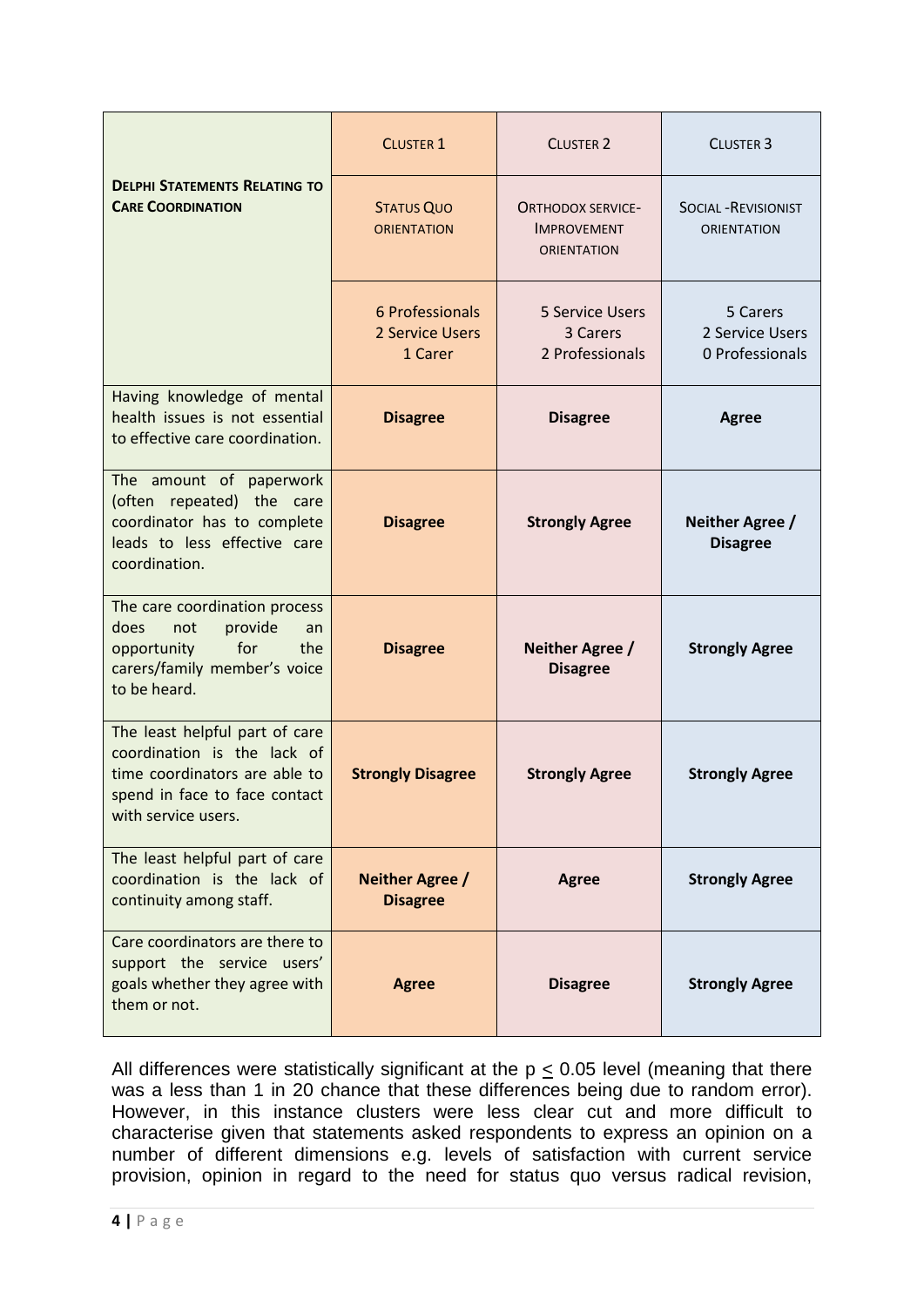broadly medical versus social orientation towards mental health problems and their treatment. Broadly, we characterised the clusters as demonstrating:

- **Status Quo orientation** in favour maintaining the current orthodoxy and practices in relation to care coordination;
- **Orthodox service-Improvement orientation** in favour of the current orthodoxy in care coordination provision, whilst at the same time recognising the need for service improvement;
- **Social - Revisionist orientation** dissatisfied with current service provision and in favour of radical revision of care coordination to align more with the principals of a 'social-model' of care provision.

The composition of each cluster in terms of group membership (professional / service user / carer) is noteworthy in this respect and will be subject to further analysis / debate in the final reporting of this research.

### **[1.1] Status Quo orientation**

The majority population of this cluster occupied roles as Mental Health Professionals.



There was general consensus from professionals that care coordination is a method or process of *'understanding, organising, implementing and coordinating various aspects of a care plan to achieve the goals of treatment and recovery'*. (207)

For many reviewing progress and reformulating goals is an integral part of this process with a view to ensuring that the most appropriate intervention is coordinated and delivered. Staff generally presented a text book view of care coordination which reflected a person centred approach with the aim of coordinating and managing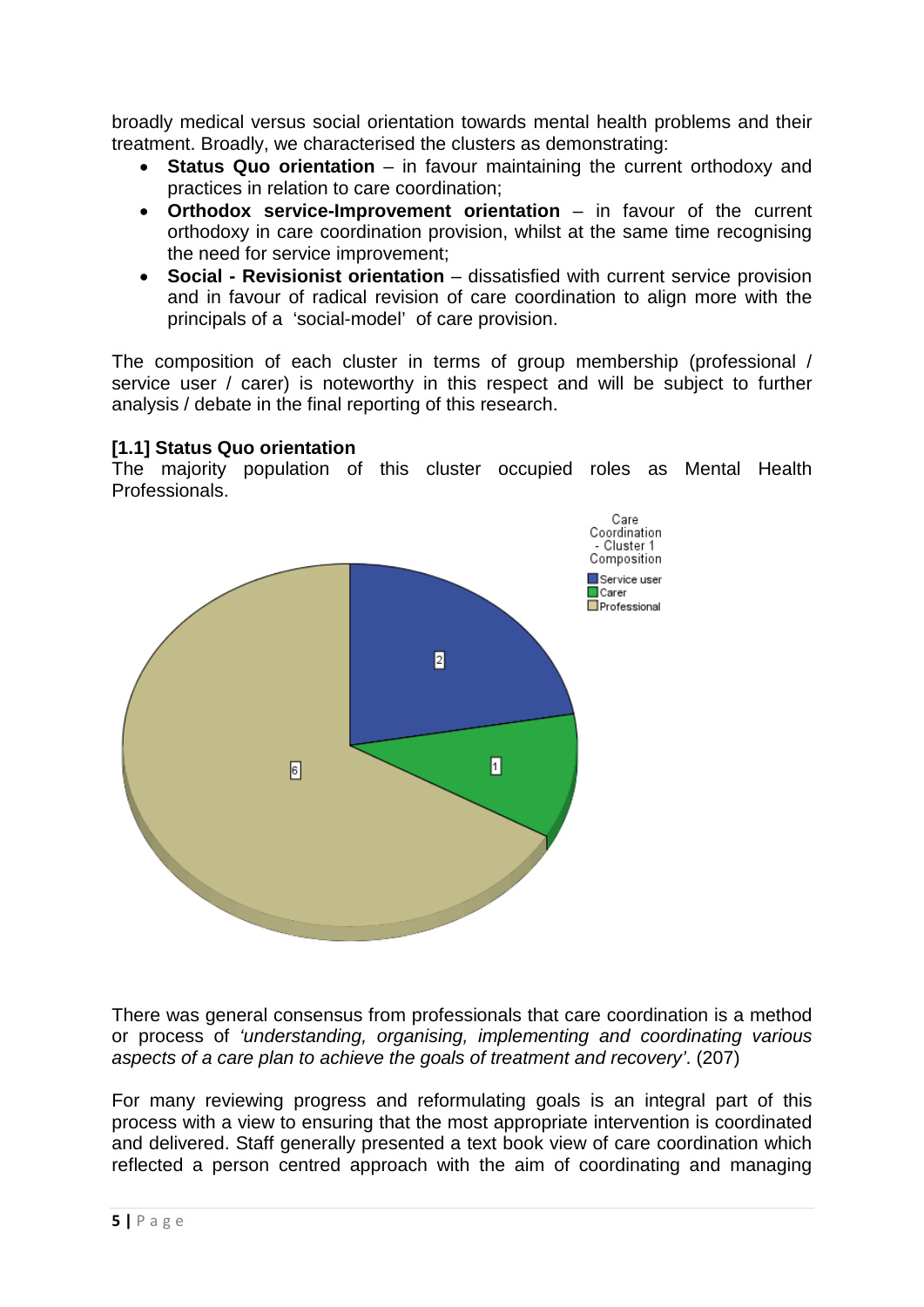care. The majority of staff suggested that care coordination has a role in facilitating the *'continuity of care across a number of potential service interfaces'* (242) and care being coordinated through a *'primary point of contact;* (222).

When talking about care coordination some policy makers made reference to the importance of the relational basis of care coordination. It *'involves establishing a trusting reliable relationship with the user of mental health services'* (407).

For one policy maker there is awareness that this approach affects the depth of involvement a care coordinator is able to have with the person. '*…in the current system care coordination has changed so it is more about referrals to other professionals and overseeing the care package- not discussing things too deeply, not getting involved'* (423)

Policy makers and staff generally did not make any clear link between care coordination and recovery.

### **[1.2] Orthodox service-Improvement orientation**

The majority population of this cluster were mental health service users.



Some service users stated that they either did not understand the care coordination process of they had not received good care coordination: One person particularly commented on this in relation to having a duel diagnosis: *'poor in regard to duel diagnosis'* (514) *'Service users not involved and doesn't know what it is or means. Never seen it in action'* (521) Service users generally placed themselves in the centre of the care coordination process working in collaboratively with their care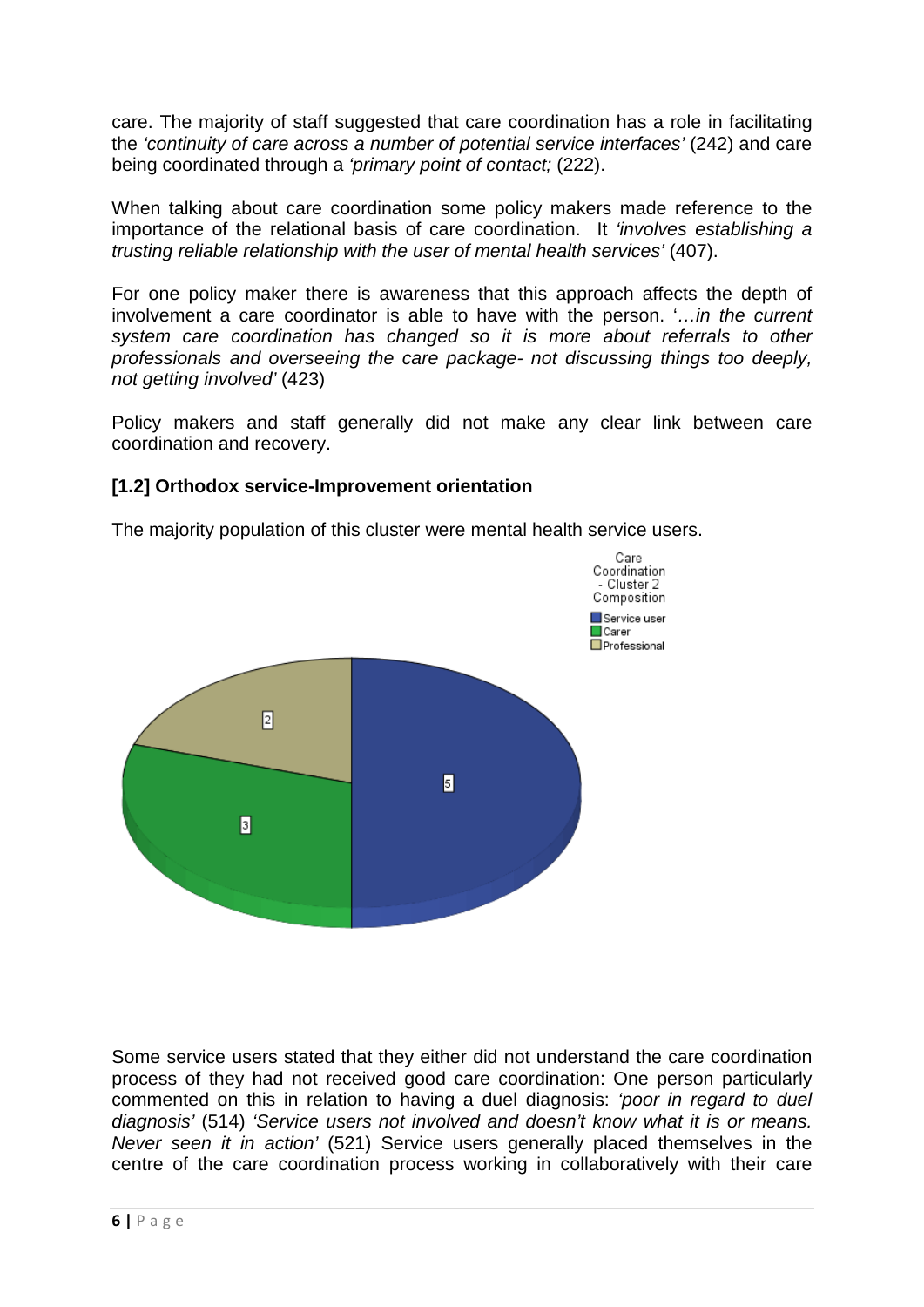coordinator and other key people in the team that supports their care: *'care coordination for me is having a team of people who work with me to help me deal with my mental health issues. This is an equal partnership with a shared goal and vision'* (516)

Service users in this cluster suggested that care coordination has a number of functions:

### • **To coordinate and monitor support:**

*'Someone taking responsibility for coordinating support (the appropriate care) for the individual in need'* (520)

### • **Relevant Information sharing:**

*'Someone who can signpost to the most appropriate service intervention. Someone who shares appropriate up to date information'*

#### • **Facilitating interagency communication:**

*'In theory care coordination should improve communication between agencies and the service user'* (526)

### • **support along the pathway to recovery and keeping people well:**

*'The purpose of offering a seamless journey to recovery'* (526) *'Joined up thinking working towards keeping someone well and taking part in life and being part of the world…'* (511)

• **Some service user respondents reflected a less utopian view of care coordination:**

Care coordination is *'a corporate word that works well for organisations'* (521)

*'The statutory coordination of extremely limited opportunities to raise self-esteem that is not outcome focussed enough and is severely limited by the fear and capacity of the care coordinators.'* (534)

The written accounts of some carers in this cluster reflected their understanding of care coordination as a positive experience: *'Recognising and encouraging the person and their families and carers to draw upon strengths whilst supporting and giving good knowledge and information about the steps to recovery…build effective working relationships with a range of external organisations and groups that can help all who care and are cared for'* (701).

For Service users and some carers care coordination has or should have a strong link with recovery. 'Recovery' was not always mentioned as one of the aims of care coordination, reference was generally made to people receiving the *'right care in the right place at the right time by the right people.'* (204)

For policy makers the relational basis of care coordination forms the context for the assessment, planning and coordination of services i.e. the care coordination process. They identified that having a service that is responsive to the needs of the individual during their mental health journey is a characteristic of good care coordination. Similar to staff, their accounts were characterised by an idealised view of care coordination. However, policy makers also commented on the current political context for care coordination at a time of austerity: involves a *'process of allocating scarce resources and fitting the person to what's available'* (419).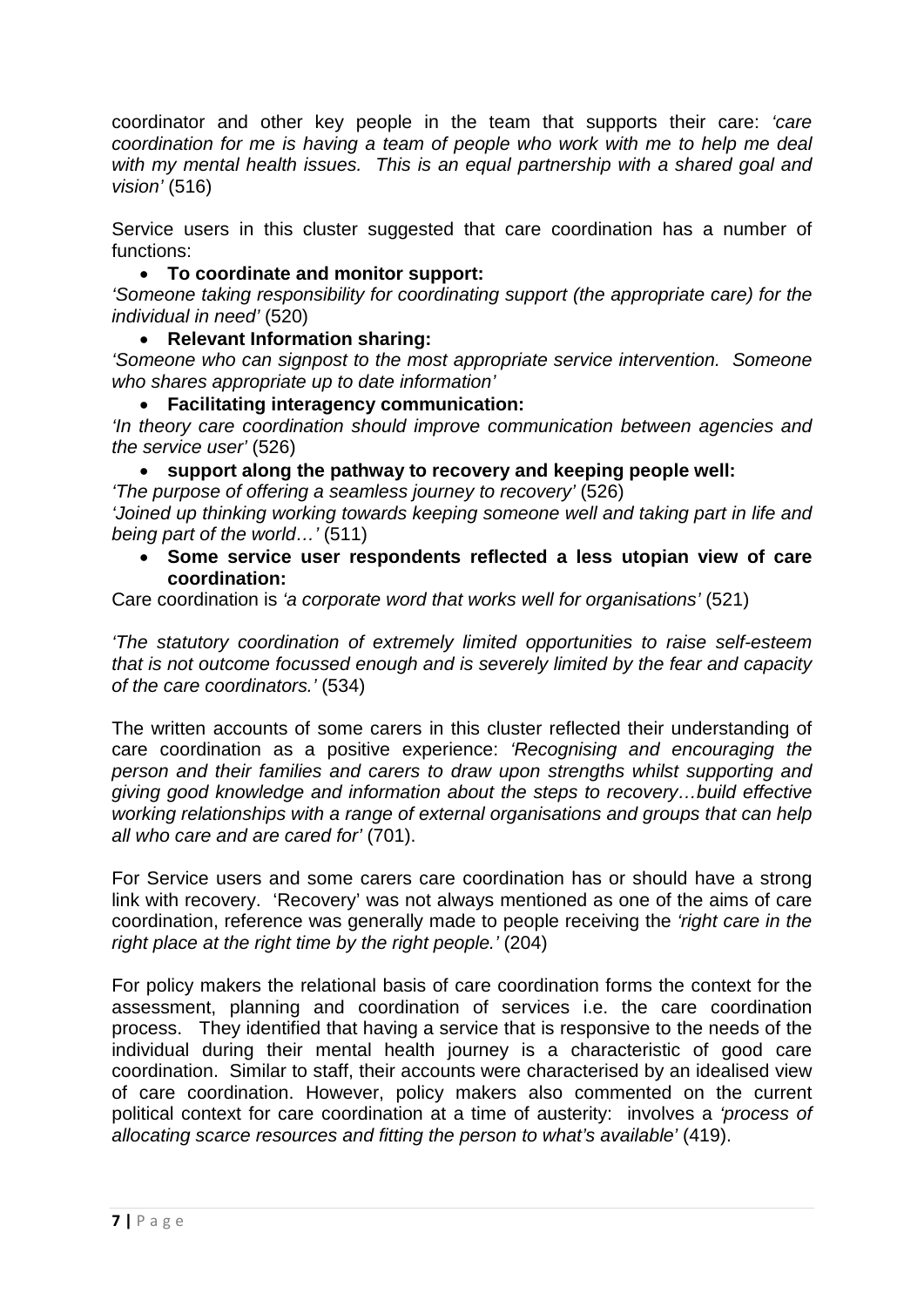One staff member felt that is was a 'paper exercise' that was about 'bureaucratic box ticking', whereas other staff suggested that care coordination was strongly person centred and is a dynamic process to facilitate positive change for the person. Service users make the strong link with the need for the process to be about them rather than just the delivery of a process All groups make reference to the bureaucratic processes of care coordination and there is some cynicism that care coordination is primarily about ticking boxes rather than the effective delivery of appropriate care and support. There is a difference in how people talk about care coordination service users and carers clearly draw upon their experience and discuss their understanding from a 'real life' perspective. Staff have a tendency to provide a utopian answer about what the text book says that care coordination should be, we are unsure from the staff perspective about 'what is'. Both policy makers and staff generally provide a dispassionate perspective of care coordination. Effectiveness of the support network available was seen to either constrain or facilitate effective outcomes from care coordination.

Several consistent themes emerged within the qualitative analysis of data provided by members of this cluster.

### • **Care Plan:**

Whilst having a care plan is one of the technical outputs of care coordination, again it is the quality of participation in how it is produced and written that makes it meaningful for this service user.

*'when I am unwell there is a plan to follow which is meaningful because I took part in writing it'* (515)

Service users and carers identified that it is important to have an approach to care coordination where there is clarity and a positive direction of travel:

*'having a constructive plan of care…being able to see progress made'* (526)

#### • **Peer support:**

Some carers receive support from external organisations that provide them with knowledge and support that has not been forthcoming from the traditional care coordination system. Both carers and service users acknowledged the value of the support they received from their peers. *'Peer support from other people who are recovering and have true empathy'.* (525) Some of this support took place within an organised system of carer support e.g. named carer organisation.

#### • **Bureaucratic processes:**

For one member of staff the most helpful part of care coordination would be *'that we all know and use the same forms'* (215)

This is reflected by a service user who suggests that there is a benefit in *'the fact that I don't have to keep repeating my story to various people'* (515)

# • **Trusted Relationships:**

For this member for staff it is the relationship with the service user that is the most important attribute of the process of care coordination. The centrality of relationships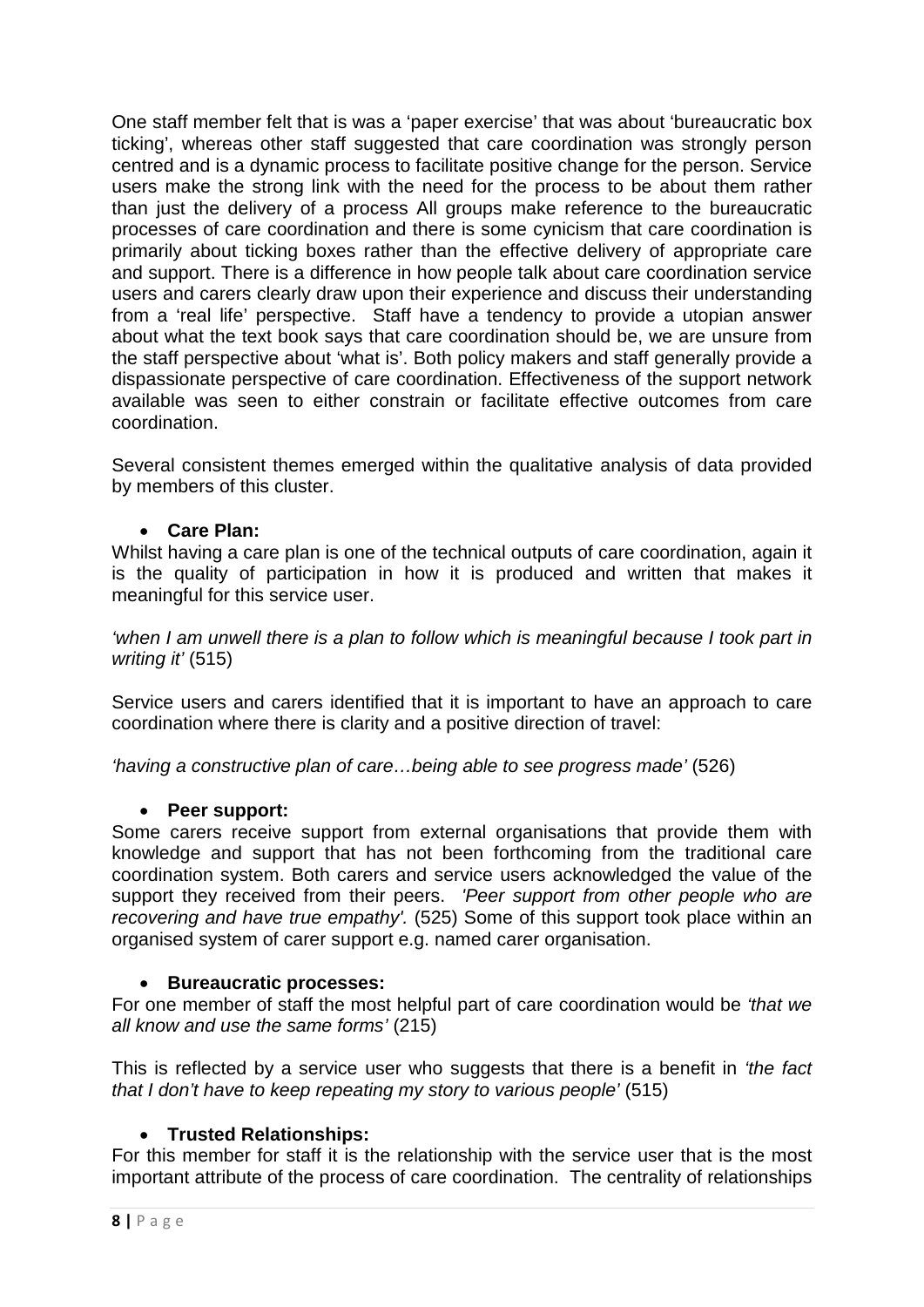moves care coordination from a technical to a relational process. *'I think it's about relationships rather than function of care coordination that matters, the service user being able to know this professional over a longer time and feel supported.'* (423)

Establishing trusting relationships were also very important to service users: ''…*its having someone to talk to in more depth about you, your difficulties and your life in general, who you see more frequently and for longer lasting appointments than your psychiatrist…*' (504)

*'one to one, when you have time with that person you feel cares'* (554).

# • **Communication:**

There is considerable consensus between service users, carers, staff and policy makers that to be able to *'communicate effectively'* (207) is central to the process of good care coordination.

Service users and carers *'Communication' was often stated in the data as a 'catch all' phrase, however, effective communication was seen to have ''A good listener, someone who may not be able to give/ get you want you want but listens, tries and treats you with dignity and respect…*'---?

Good communication was also seen as being about clarity of purpose.

# [1.3] **Social - Revisionist orientation**

The majority population of this cluster were carers.

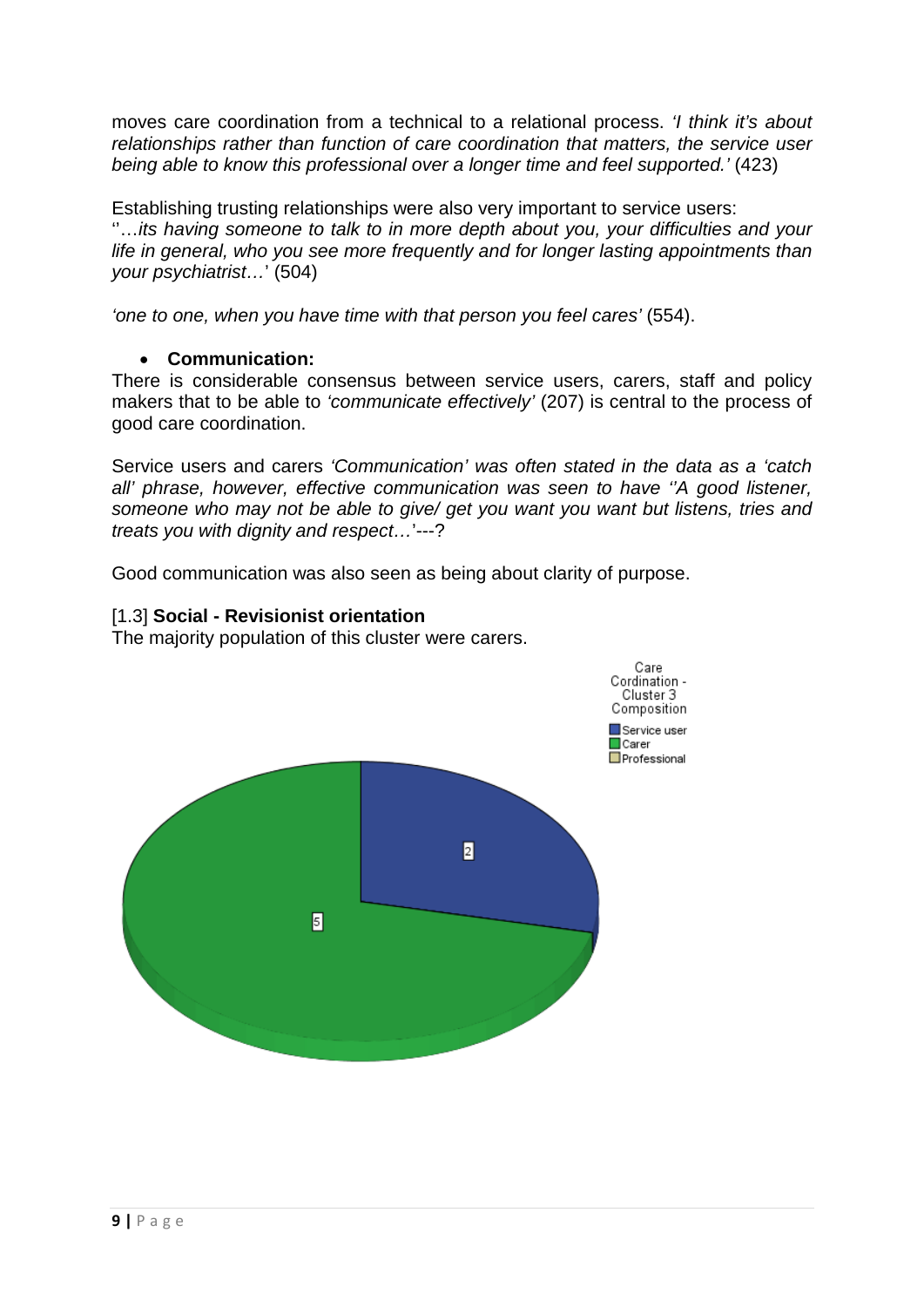The patient should always be at the heart of any care decisions and /or goals whenever possible. The majority of carers described it simply as a support system that aims to ensure that professionals work together. This contrasts with a poor experience of care coordination where there is a breakdown in dialogue and communication which results in ineffective service provision for the service user and support for the carer: Care coordination is *'patch and sometimes makes things worse by meeting with big teams where the patient is discussed as if they are not there. The system that is there to help them needs to change – it is having a negative impact and most service users do not want to go to care coordination meetings.'* (702)

One person again refers to care coordination as '*lip service, box ticking'*. All groups acknowledge the assessment, planning and monitoring components of care coordination. Several consistent themes emerged within the qualitative analysis of data provided by members of this cluster.

### • **Seeing the person:**

The nature of the relationship recognises the person at the centre of the process and seeks to create a plan around the issues that are important to the individual: *'joined up thinking where you are the centre from which the professional world comes round/ from/ to and that they listen to you and things keep you well supported'* (508) The person is more than a number of a diagnosis, but is viewed as a valued individual:

*'having a team of people who see me for me and not a diagnosis'* (516)

# • **Active engagement:**

Part of being focussed on the individual is that it is not a passive process but an active process that involves the service user in the active decision making around their care and support:

*'Having the service users input regarding the decisions being made…'* (519)

*'Being encouraged to express your views. Ideas being taken into account, being respected in a non-stigmatised way…'* (512)

*'when they involve you in shared care, when they involve you in writing your own care plan and ask you to sign it and if you would like a copy'* (542)

# • **The role of 'overseer':**

Having a single point of contact to act as an overseer was seen as helpful to the process of care coordination. Staff particularly identified the importance of having a single point of contact:

*' an identifiable individual who is I contact with all involved in a person's care/ treatment / care package'* (242)

This person is seen as having the role of an overseer and negotiator across different sectors and services: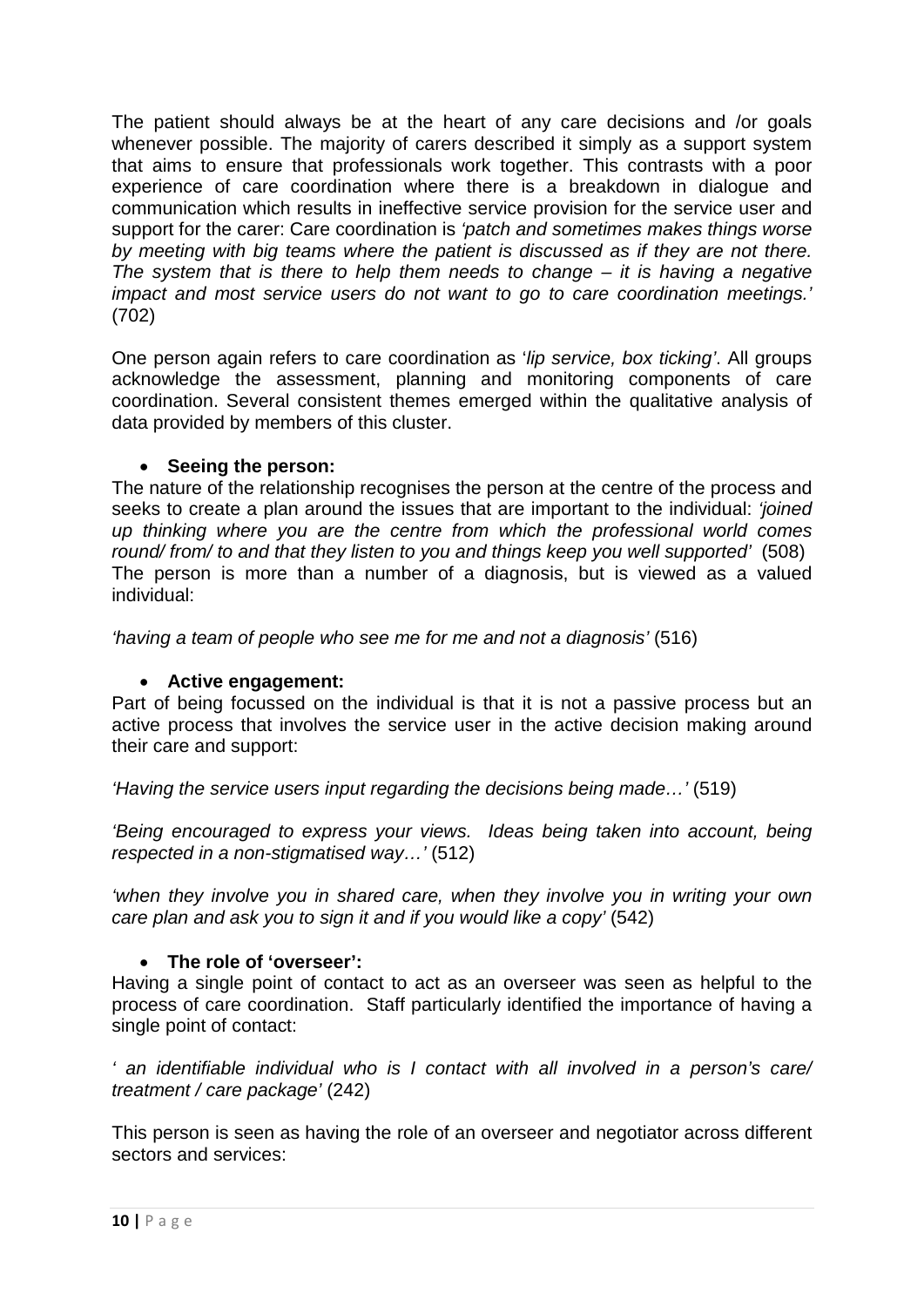*'having a single person with overarching responsibility. The opportunity to negotiate bespoke care rather than impose blanket solutions'* (205)

Some service users identified the importance of having one person to talk to, however many service users did not talk about having a named individual but that the strength of care coordination was in having access to a team of people:

*'having a team of people who see me for me and not a diagnosis'* (516)

Whilst having a single point of contact to undertake the coordination was important to people – the most important element was the positive trusting relationship between the key individuals, effective communication and a way of working that was person centred and collaborative

# **[2] Recovery**

General thematic qualitative findings relating to the issue of recovery included:

- Recovery is seen as a personal journey which may be lifelong with setbacks along the way.
- There is some focus on the removal of symptoms, but there is also a trend to move beyond the traditional medical model approach into wellness.
- Recovery affects how the person sees themselves (identity) and it is influenced by peer and family support and the degree to which they are able to take personal responsibility and actively participate in their own recovery.
- Some of the obstacles to recovery include, prejudice, societies acceptance of difference and stigma and peoples housing and financial status. Where the medical model approach is still practiced this has a disempowering effect on service users.

There were statistically significant differences of opinions expressed by various groups in 7 out of 32 statements. In some instances, service users and carers disagreed with professionals e.g. Statement: 'Taking part in activities and feeling part of things is important in increasing recovery.' (Service users and carers 'strongly agreed' whilst professionals' neither agreed / disagreed').

In other instances, service users and professionals disagreed with carers e.g. statement: 'Recovery is a return to functioning at a level experienced before the 'disorder'.' (Service users and professionals 'strongly disagreed' with this statement, whilst carers 'strongly agreed').

In one instance, professionals and carers disagreed with service users e.g. statement: 'Recovery can only be defined by the person, so they would tell you if they were in recovery' (carers and professional groups both expressed 'neutral' opinions about this statement whilst service users tended to 'strongly agree'). The following differences were found to be statistically significant: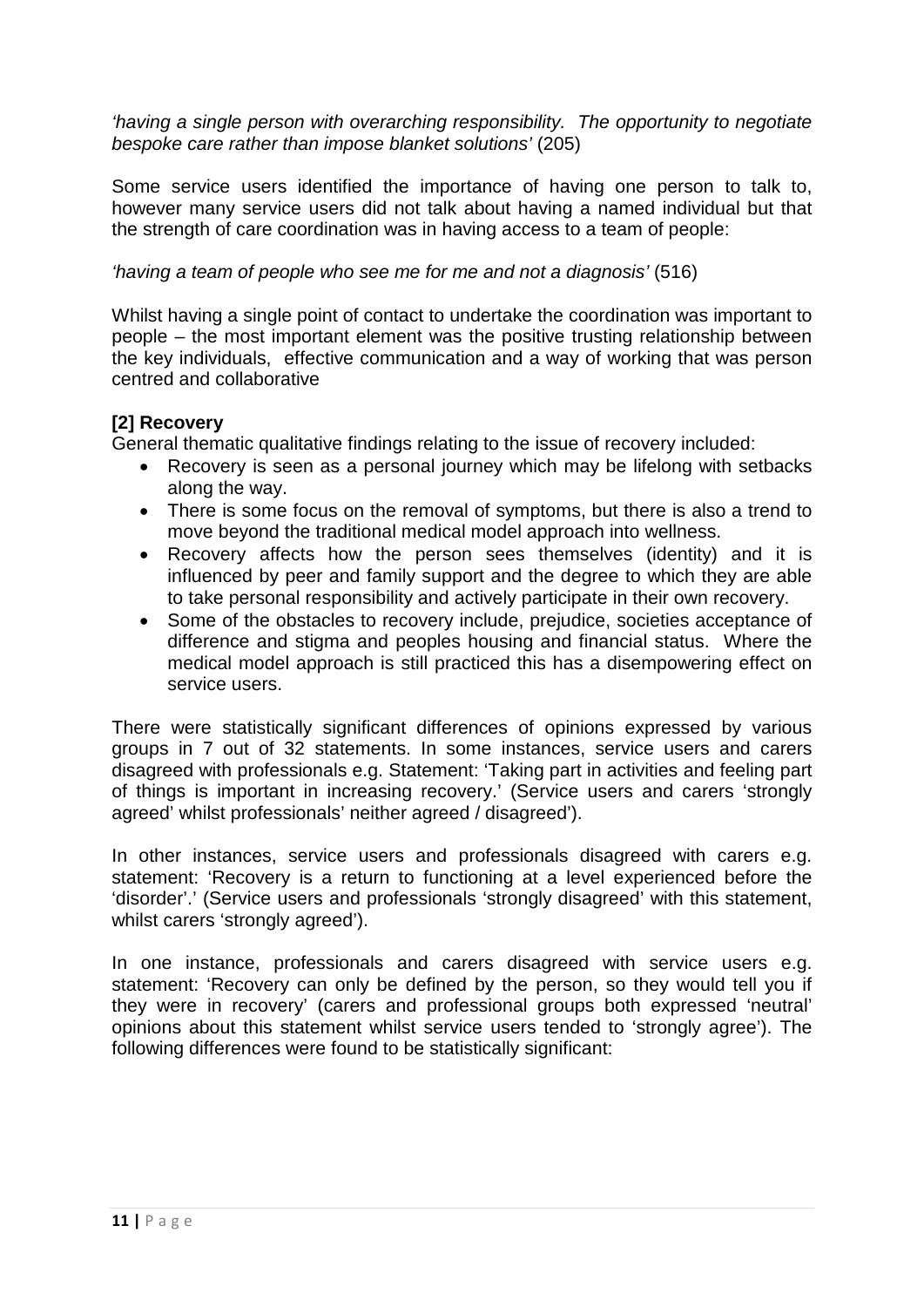| <b>DELPHI STATEMENTS RELATING TO RECOVERY *</b>                                     | <b>SERVICE USERS</b> | <b>CARERS</b>              | <b>PROFESSIONALS</b> |
|-------------------------------------------------------------------------------------|----------------------|----------------------------|----------------------|
| Recovery is self-defined hope and personal                                          | Strong               | Strong                     | Weak                 |
| meaning                                                                             | agreement            | agreement                  | agreement            |
| Strong support networks including family and                                        | Moderate             | <b>Strong</b>              | Moderate             |
| friends increases recovery                                                          | agreement            | agreement                  | agreement            |
| Participation in activities / feeling included                                      | Strong               | Strong                     | Neither Agree /      |
| increases recovery                                                                  | agreement            | agreement                  | <b>Disagree</b>      |
| Recovery can only be defined by the person                                          | Moderate             | <b>Disagreement</b>        | Moderate             |
| experiencing mental health problems                                                 | agreement            |                            | agreement            |
| Recovery is a return to functioning at a level<br>experienced before the 'disorder' | Disagreement         | <b>Strong</b><br>agreement | Disagreement         |

\*Differences between groups highlighted in **bold.**

Because no consistent patterns of opinion emerged in relation to group membership (service user / carer / professional), a cluster analysis was performed in order to identify patterns of similarity of response within the data (whilst ignoring whether responses were made by service users, carers or professionals). Two distinctive clusters were identified.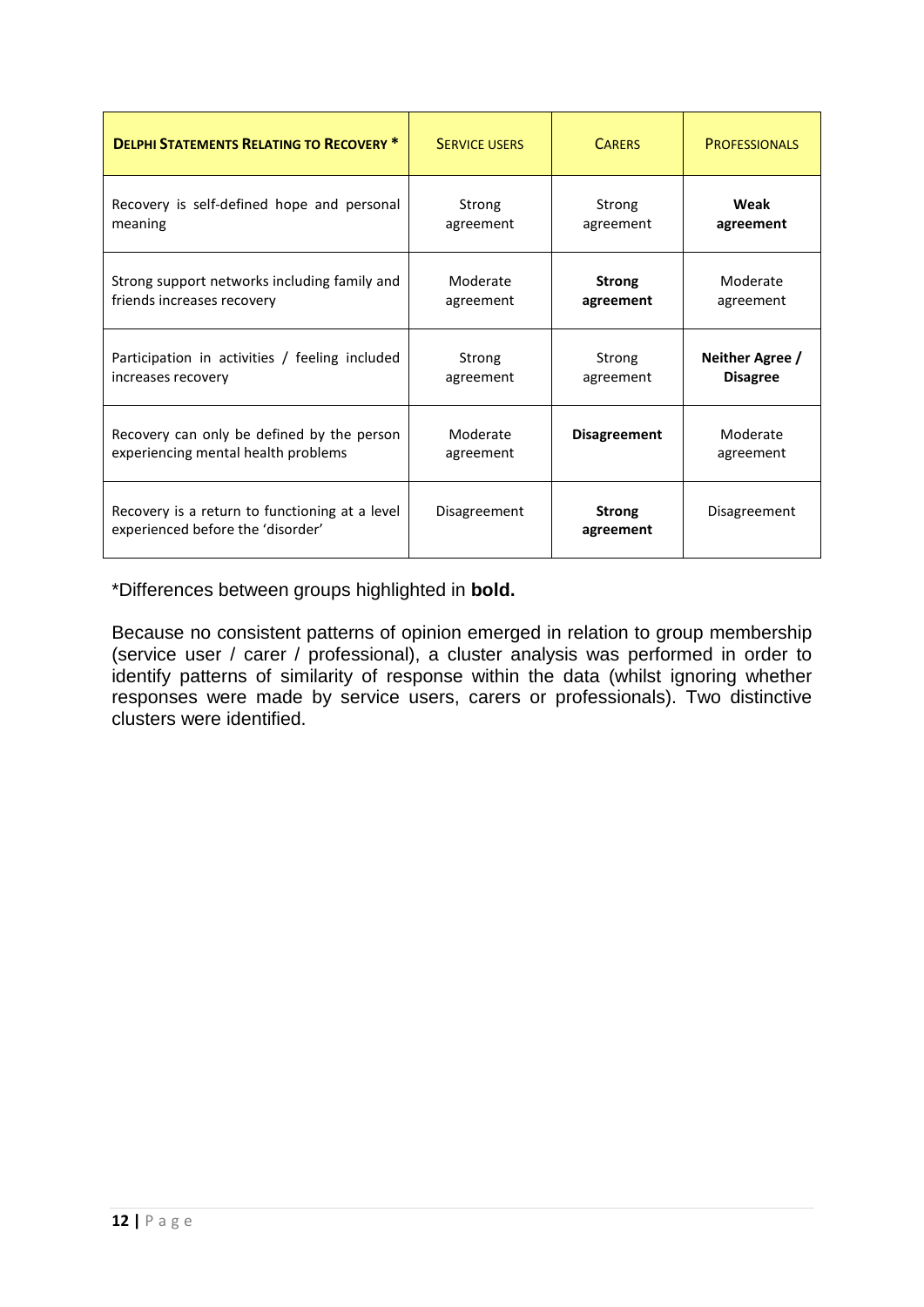|                                                                                                    | <b>CLUSTER 1</b>                                      | <b>CLUSTER 2</b>                        |
|----------------------------------------------------------------------------------------------------|-------------------------------------------------------|-----------------------------------------|
| <b>DELPHI STATEMENTS RELATING TO RECOVERY</b>                                                      | <b>MEDICAL - CURATIVE</b><br><b>ORIENTATION</b>       | PERSONAL - SOCIAL<br><b>ORIENTATION</b> |
|                                                                                                    | 4 professionals<br>4 service users<br>10 (all) carers | 7 professionals<br>5 service users      |
| Recovery is a return to functioning at a level<br>experienced before the 'disorder'.               | <b>Agree / Strongly Agree</b>                         | <b>Disagree</b>                         |
| Recovery is increased personal control of<br>your life.                                            | <b>Tend to agree</b>                                  | <b>Strongly Agree</b>                   |
| Recovery can only be defined by the person,<br>so they would tell you if they were in<br>recovery. | <b>Disagree</b>                                       | <b>Strongly Agree</b>                   |
| Socialising with other people shows that<br>someone is in recovery.                                | <b>Tend to Disagree</b>                               | <b>Tend to Agree</b>                    |
| Being in recovery would mean freedom<br>from symptoms.                                             | <b>Tend to Agree</b>                                  | <b>Tend to Disagree</b>                 |

All differences were statistically significant at the  $p < 0.05$  level (meaning that there was a less than 1 in 20 chance that these differences being due to random error). We described one cluster as displaying a 'medical – curative orientation', whilst the other displayed a 'personal – social orientation' to recovery.

There is some/considerable consensus among all four groups, professionals, policymakers, service users and carers, that recovery involves a process or a journey which may be life-long and involve setbacks along the way: '*Recovery to me is a journey, which never ends. I am on my journey and learning all the time about aspects of my journey. At times the journey is easier than at others'.* (515)

There is some emphasis on learning/teaching coping skills, identifying triggers etc. There is also evidence that some think care coordination is less effective as it is time-consuming involving too much paper work and so on.

# **[2.1] Medical – Curative Orientation**

The interesting feature of this cluster was that it was exclusively composed of mental health service users and mental health professionals, with no carers.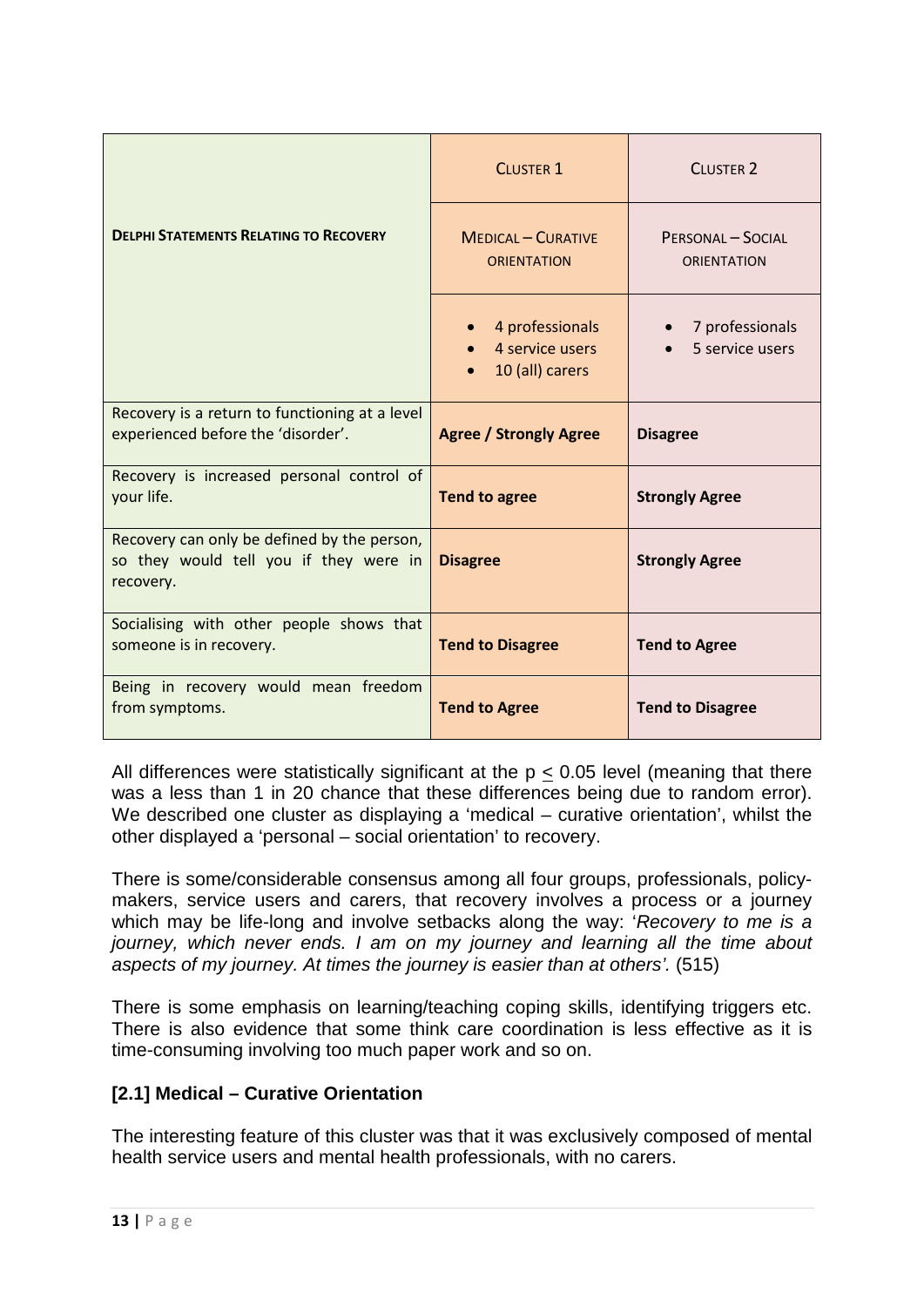

Several consistent themes emerged within the qualitative analysis of data provided by members of this cluster.

#### • **Journey or destination:**

However, some also see recovery more as an achievable goal or end-point, defining it as a return to health after the acute stages of an illness: *'A person being well again, back to the way they were, having quality of life' (705)* Such a view applies not only to carers and service users who can remember better times before ill health set in but also to care coordinators and policy makers who aim presumably to move clients forward from diagnoses that necessitated care coordination in the first place towards a point where they can manage their own lives more successfully: *[The acute stages of illness are past and there is a coming to terms with what has happened] The restoration of health, personal meaning and quality of life following a period of ill health* (407)

For many recovery is an issue that affects identity as a whole. For some it may mean learning to manage continuing impairment/ illness: '*The acute stages of illness are past and there is a coming to terms with what has happened' (*205)

#### • **Stigma:**

Unfortunately this view is not held universally and all four groups of respondents acknowledge the many obstacles to recovery in the world outside including '*Prejudice, stereotyping, stigma'* (426), *'housing conditions and financial status'* (505) *'Society's negativity and incapacity for the acceptance of people who differ from the norm'* (512), *STIGMA* in capital letters (757). Notably stigmatisation is not only experienced on the part of strangers: '*Stigma and discrimination in the work place, or*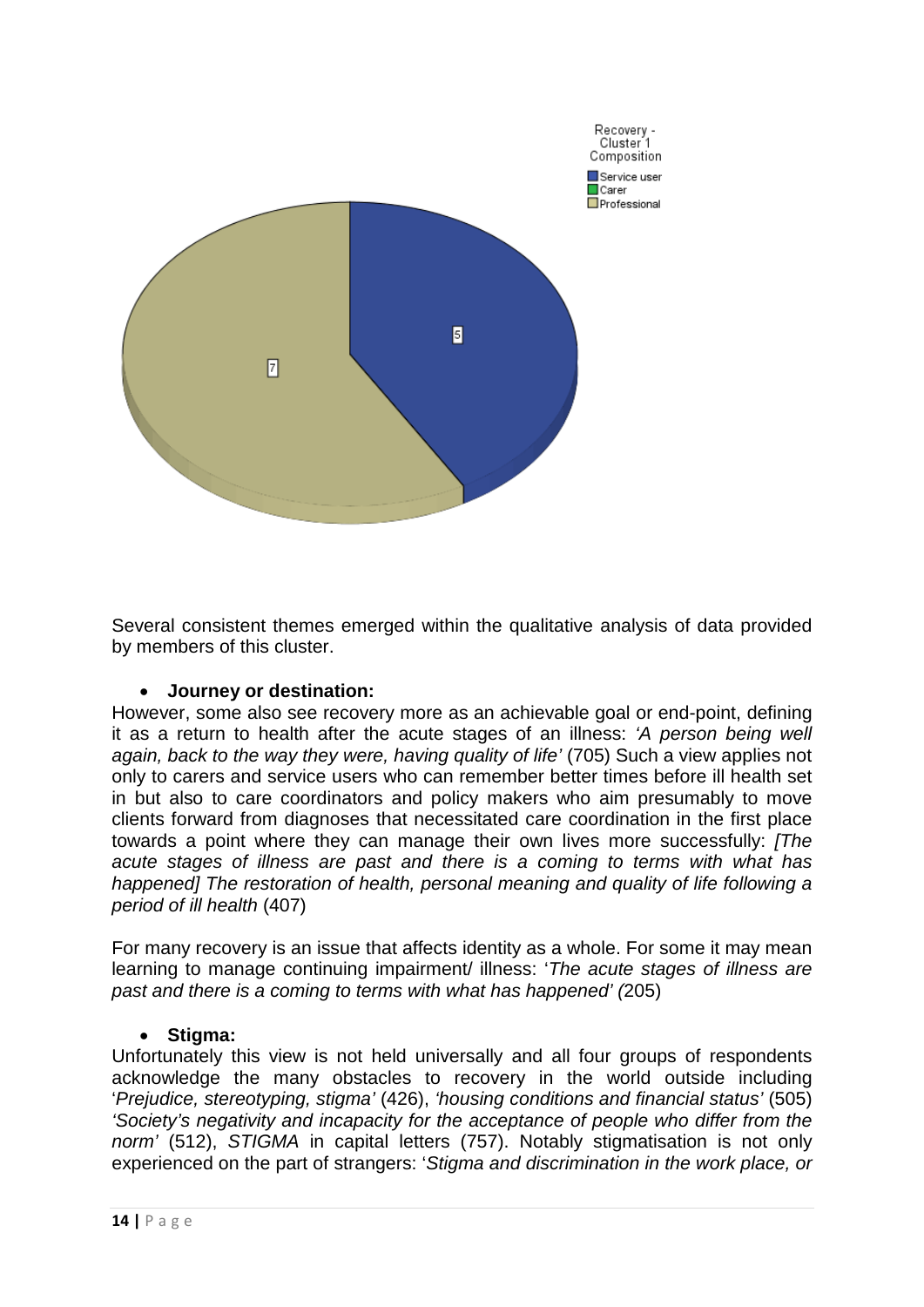*you may get employed as a token mad person in a mad organisation'* (521). '*Family and friends discriminate against mental health conditions'* (521) More worryingly some service users report perceived stigmatisation from health professionals. One service user on requesting that her GP refer her to an art group reports being told she was *'a good looking intelligent girl and not like those people.'* (548)

While such an unprofessional attitude is hopefully rare merely perceiving professionals' lack of belief that '*recovery or at least partial recovery is achievable'* (540) must have a negative impact. This disempowering effect may be explained in part by some professionals' adherence to the medical model of recovery: '*Professionals, despite words to the contrary, still stuck in reality to a predominantly medical model approach'*. (218). One policy maker identifies the disempowering effect of '*A focus on symptoms and problems rather than building on strengths'* (416). This in turn may result in the impression that recovery may mean being *'symptom free'* and therefore recovery being unattainable (222).

# **[2.2] Personal – Social Orientation**

The interesting feature of this cluster was that all carers were located within it.



Professionals and policy makers seem to support broader interpretation of recovery i.e. not just medical model. Is that because they know what model/policy they are supposed to support when answering questions. Possibly tellingly one refers to *'the current fashion'* (239) and another suggests staff may pay lip service to the recovery model/care coordination.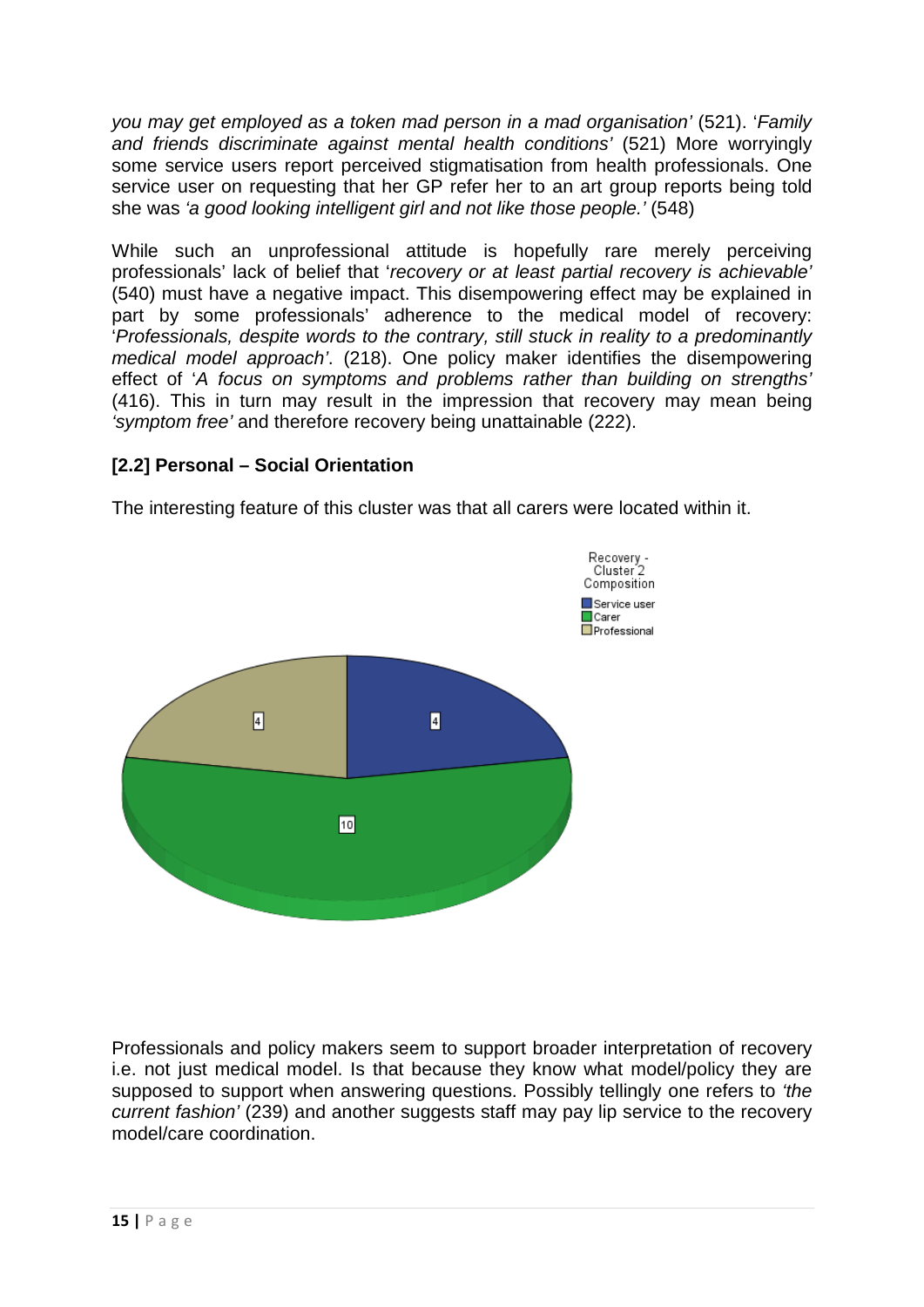So while some focus on removing symptoms or dealing with crises, there is evidence of a trend to move beyond the medical model – '*learning to move forward from a mental health diagnosis*' (525) with goals ranging from the realistic and practical, '*being able to cope with the bad times and make the most of the good times' (*504) through the more optimistic such as '*maximising potential'* (202) to the ambitious and potentially far-reaching *'lifelong journey of discovery'* (534).

Several consistent themes emerged within the qualitative analysis of data provided by members of this cluster.

# • **Personal meaning:**

While there is much agreement concerning factors promoting or hindering recovery there is also acknowledgement from all sides that recovery is personal and individual. For one staff member recovery implies *'an overall adjustment or improvement that is valuable and meaningful to the patient'* (239) and one policy maker describes recovery as *'An individual's journey towards building or rebuilding a fulfilling life of their choice.'* (419)

Moreover one service user notes that another individual's recovery is not always identifiable to an outsider: 'I would not know unless they told me. Everyone's recovery is there's'. This suggests that effective care coordination requires good communication, respect for individual meaning, awareness and a flexible approach. The carer who knows the individual concerned well and can offer appropriate support in response to changing needs by *'Looking at the person for the spark of communication they show they are ready for a next step' must be invaluable'* (701).

By the same token a lack of continuity in care coordination is perceived by some as harmful: *'Their plight is made worse by having to explain their symptoms and circumstances time and time again as one professional succeeds another'* (553).

# • **The bigger picture:**

Both service users and carers recognise that recovery involves seeing the bigger picture: '*Trying not to define yourself by your condition'* (702). *'My recovery began when I began to realise I was not the label'.* (526) That recovery depends not only on being supported by others but also on the service user's personal effort, active participation and positive attitude is also acknowledged: *'Recovery to me is the service user using all/any resources available to be able to make a positive change in the style/mind-set to enable self-determination on their road to well-being'.* (519)

Taking responsibility and beginning to self-manage not only helps improve the service user's self-image but it also changes how others view them, in turn supporting a new sense of 'recovered' identity: *'Recovery to me is about regaining control, having a purpose in life. Having dreams and hopes. Having people believe in me. People see beyond my diagnosis, they see me as a person.'* (542)

Recovery is seen to operate not only at an individual level but may also lead to more balanced identities within relationships: For one carer recovery meant: '*Our relationship going back to normal. I am no longer a father figure. Things are equal.'*  (707)